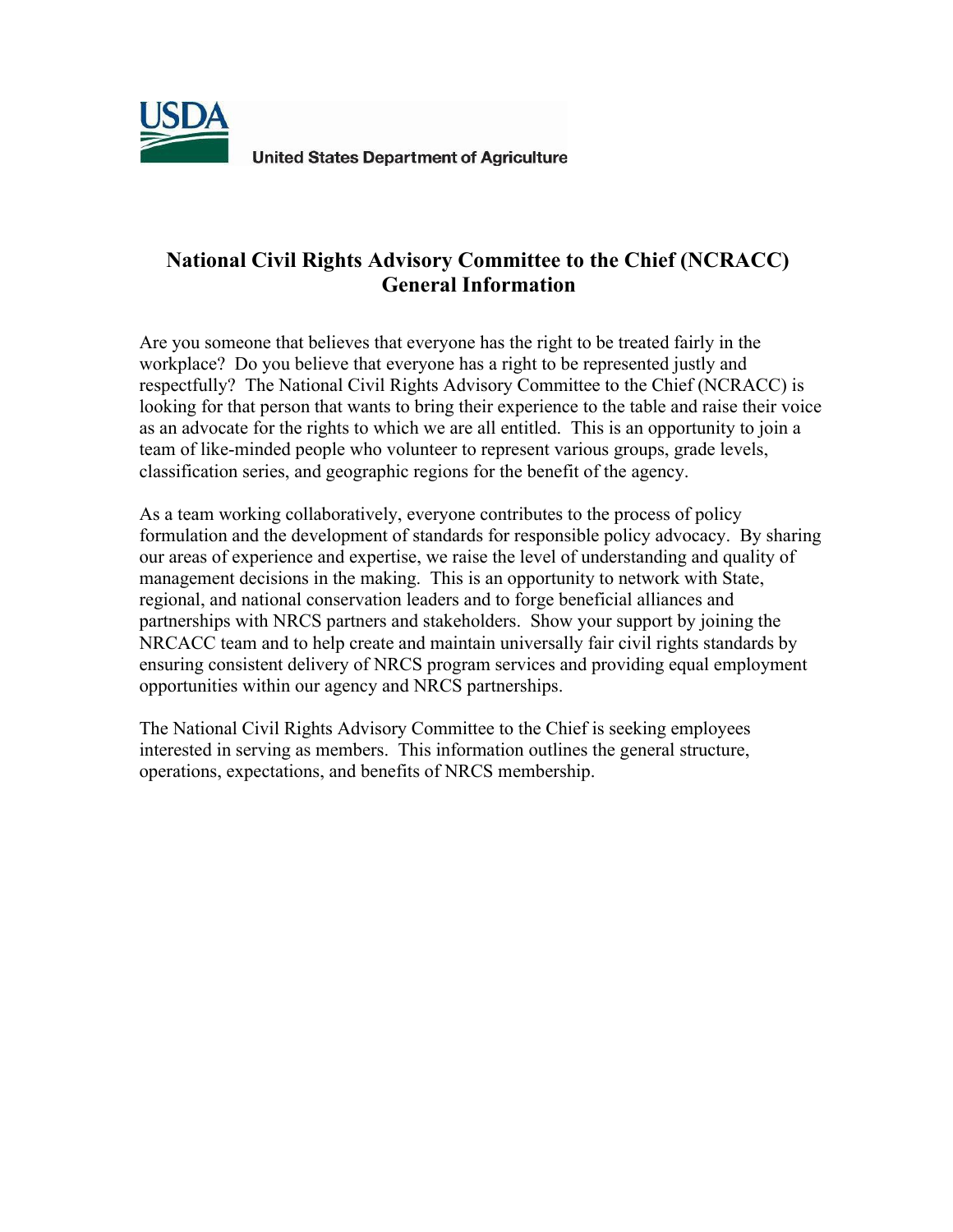# **Committee Membership**

The NCRACC member is uniquely qualified to provide sound advice to the NRCS Chief and national leadership. The advisory skills of the committee member are complemented by technical familiarity with environmental and social problems, as well as NRCS program administration. Committee members with these attributes will provide the Chief with valuable insight and advice necessary to achieve civil rights goals and to communicate a clear understanding of agency expectations.

# **Member Eligibility**

To the extent possible, the committee will be representative of the various groups, grade levels, classification series, and geographic regions. A committee member will be a permanent NRCS employee and willing to serve on the committee.

- The committee co-chairpersons will be two of the following: Regional Conservationist, State Conservationist, Director of Caribbean and Pacific Basin Areas, or National Headquarters Division Director.
- The committee membership will consist of a male and female from each of the following groups: White, Black, Hispanic, American Indian or Alaska Native, Asian or Pacific Islander, persons with adisability, Veterans, and two members representing LGBTQ.
- Advisor members will include a representative from the Strategic Planning and Accountability Deputy Area, Human Resources Management Division, Outreach and Advocacy Division, and Civil RightsDivision.

## **Key Attributes of Committee Members**

- Concerned with the social and economic environment of Department of Agriculture (USDA) NRCS employees and customers.
- Specific experience or knowledge in human resource policy, program development, project evaluation, public affairs, social media communications, and Tribal government.
- Experience in civil rights through assignments or committees.
- Recognized for leadership contributions to civil rights initiatives, projects, and activities.
- Demonstrated experience evaluating and reviewing NRCS operations as they relate to civil rights and program delivery standards of performance.
- Demonstrated experience working with local citizens, agencies, and organizations to identify critical civil rights barriers, developing a plan to alleviate the obstacles, and implementing such a plan to help improve the delivery and quality of NRCS services and programs.
- Demonstrated oral and written communication skills.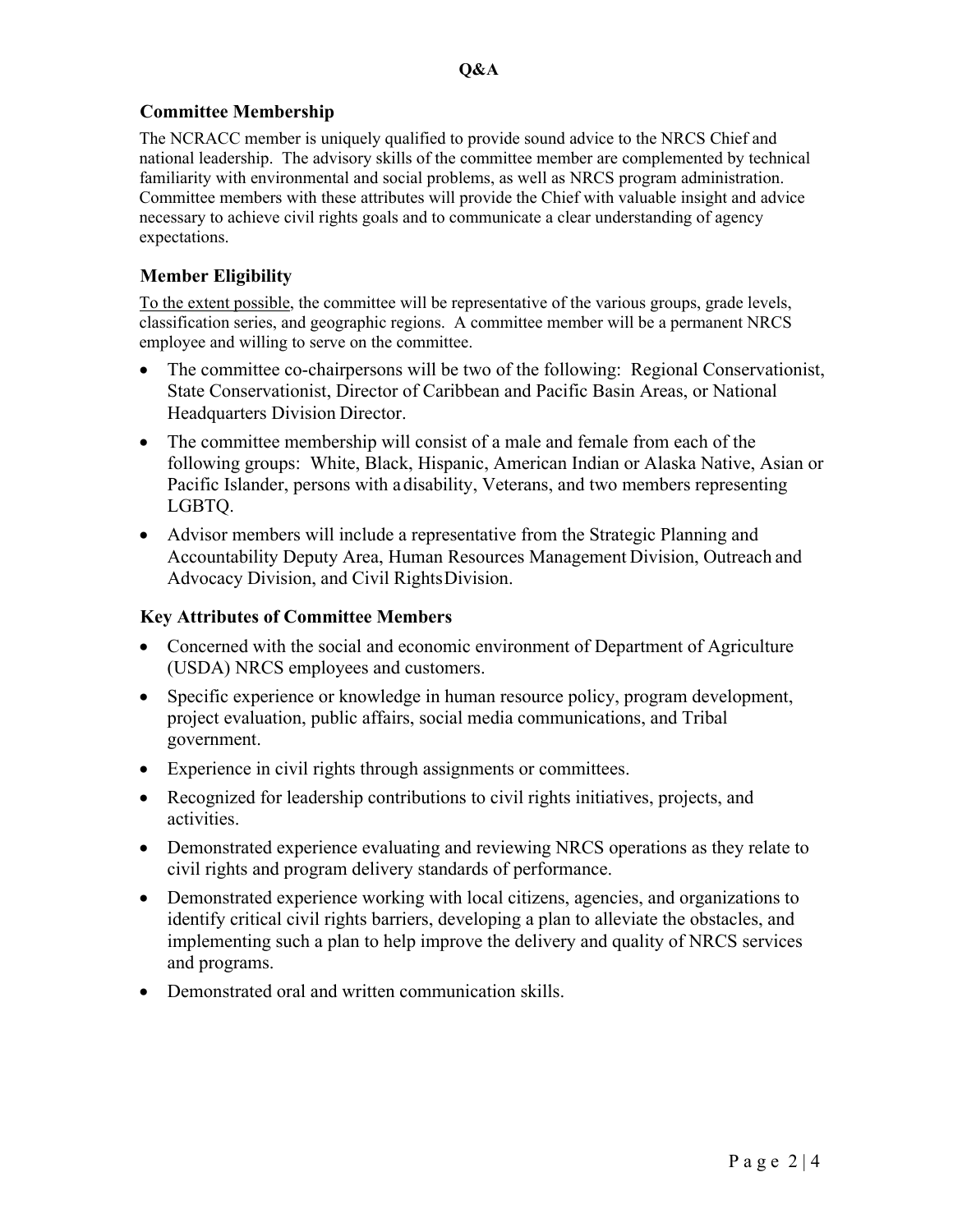## **Benefits of Membership**

Benefits to membership are as follows:

- Contributing to the process of policy formulation and the development of standards for responsible policy advocacy
- Sharing expertise to inform and raise the level of understanding and quality of management decisions made
- Assurance that your voice is heard in reshaping agency policy and procedure
- Working collaboratively in a multi-stakeholder environment to find solutions
- Access to training and technical experts that will broaden operational and technical experiences and understanding
- Accessing first-hand information on programs, employment, training, and technologies.
- Networking opportunities with State, regional, and national conservation leaders and technical experts
- State, regional, and national opportunities to forge mutually beneficial alliances and partnerships with NRCS partners andstakeholders

# **Committee Roles and Responsibilities**

The committee's overall responsibility is to provide advice to national leadership that will support efforts to ensure consistent civil rights compliance in the delivery of NRCS program services and employment opportunities. This advice is characterized by an annual assessment of NRCS capacity to achieve civil rights policy expectations and sustain continual efforts at improvement. The committee is expected to brief the Chief and national leadership, identify challenges, and submit recommendations for improvement and recognition for outstanding performance.

# **Role of the Committee**

The NRCS Civil Rights Program encompasses all equal employment opportunity and program delivery-related matters. The committee is designed to provide management officials and employees with sound advice that enhances and fulfills equal employment opportunity and program delivery expectations and responsibilities throughout NRCS. Members will carry out their responsibilities consistent with USDA policies, procedures, and practices regarding employment and program delivery. The role of the committee is as follows:

- Assess and advise top management on the effectiveness of the NRCS Civil Rights Program
- Establish and maintain dialogue with NRCS employees to receive and address concerns
- Identify civil rights issues, develop solutions, and make recommendations to NRCS management for appropriate courses of action
- Interact with NRCS employee organizations and other Federal agency representatives
- Serve in committee leadership and support positions as defined in the NCRACC bylaws